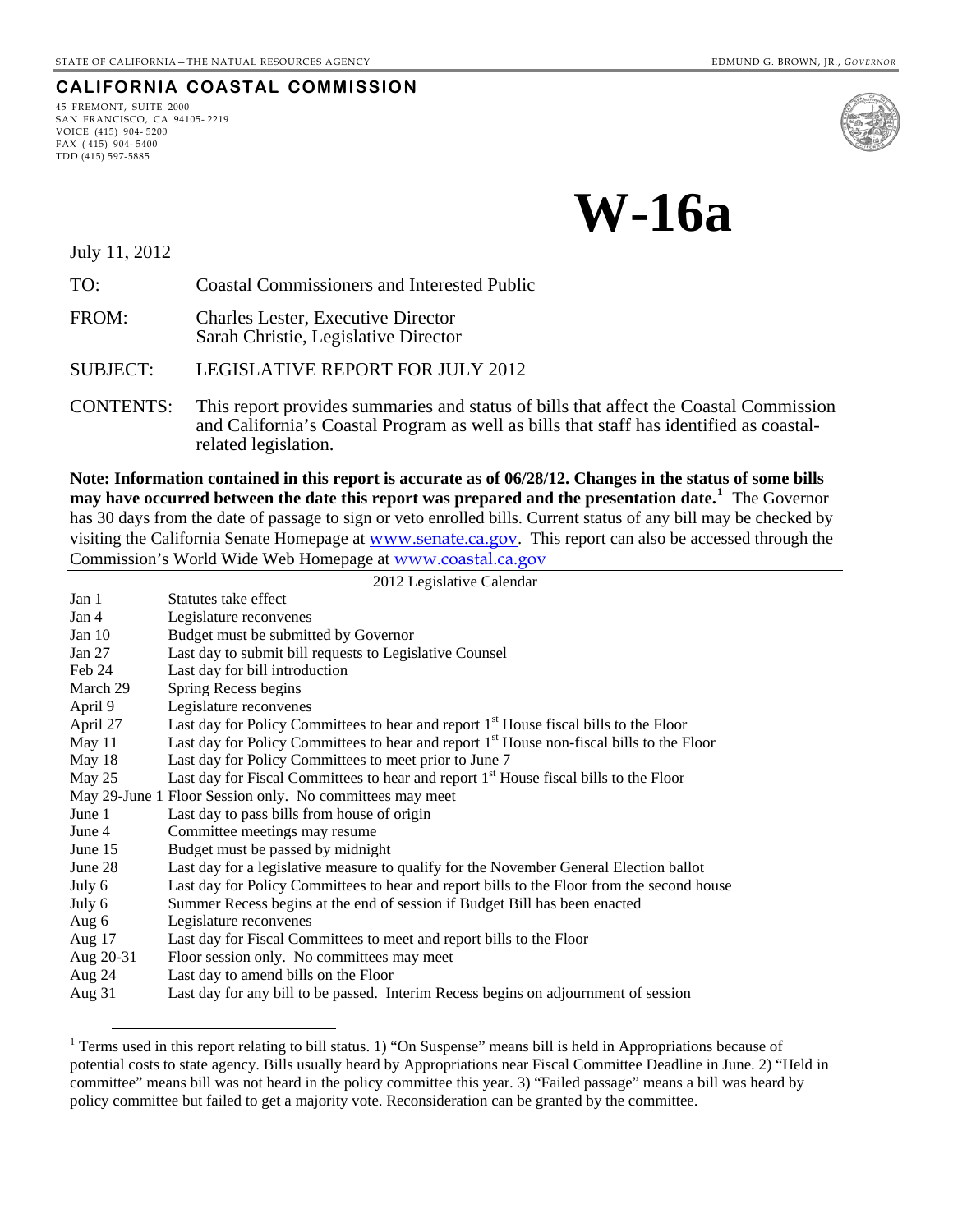# **PRIORITY LEGISLATION**

## **AB 482 (Williams) Ventura Port District: dredging contracts**

This bill would authorize the Port of Ventura to bypass the competitive bidding process for dredging projects, provided that it contracts with a contractor who has been selected through the Federal competitive bidding process, and is currently engaged in a project that is already underway in the County of Ventura, provided that the District makes written findings that this would result in a cost savings for the District. Amendments of 1/13/12 add an urgency clause.

| Introduced    | 02/15/11 |
|---------------|----------|
| <b>Status</b> | Enrolled |
| Last Amended  | 01614/12 |

## **AB 752 (Brownley) Tidelands and submerged lands: sea level action plans**

This bill would require local trustees of granted public tidelands (county, city or special districts) who receive at least \$250,000 per year in gross public trust revenues to prepare sea level action plans by July 1, 2013. The bill would also encourage, but not require, all other local trustees of granted public tidelands to prepare sea level action plans. The plans must include an assessment of impacts based on a range of sea level rise potentials, including fiscal impacts public lands, as well adaptation strategies for those impacts. The sea level rise plans shall be adopted after at least one public hearing, and submitted to the Sate Lands Commission.

| Introduced    | 02/17/11                                                |
|---------------|---------------------------------------------------------|
| Last Amended  | 05/27/11                                                |
| <b>Status</b> | Held in Senate Natural Resources and Wildlife Committee |

#### **AB 904 (Skinner) Local government: parking spaces**

This bill would prohibit cities and counties from establishing a minimum parking standard for offstreet parking spaces greater than 2 parking spaces per 1,000 square feet of non-residential development or 1 parking space per non-income restricted residential development in specified areas.

Introduced 02/17/11 Last Amended 06/27/12 Status Senate G.O. Committee

**AB 1336 (Fletcher) Coastal resources: local coastal plans**

This is a spot bill.

| Introduced    | 02/18/11                                |
|---------------|-----------------------------------------|
| <b>Status</b> | Assembly Rules Committee. Died at desk. |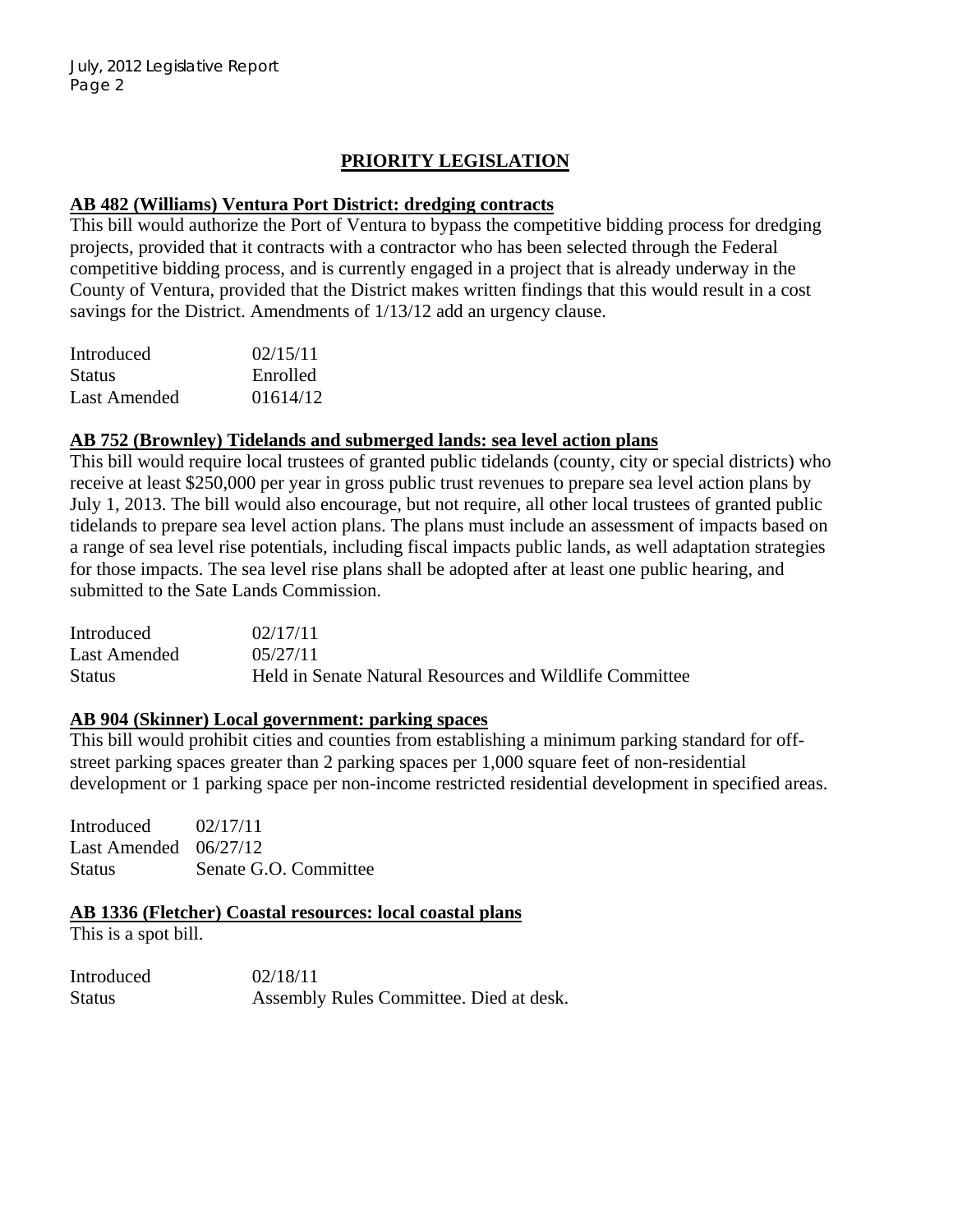### **AB 1776 (Fong) Western Pacific leatherback turtle**

This bill would designate the Western Pacific leatherback turtle as the state's official marine reptile, and designate October 15 of every year as Western Pacific Leatherback Turtle Day.

| Introduced                         | 02/17/12             |
|------------------------------------|----------------------|
| <b>Last Amended</b>                | 03/22/12             |
| <b>Status</b>                      | Senate Third Reading |
| <b>Commission Position Support</b> |                      |

#### **AB 1825 (Garrick) State parks: "Save the Ocean" mosaic**

This bill would authorize the City of Encinitas to place the "Save the Ocean" mosaic, aka the "Surfing Madonna" mosaic, in Moonlight State Park, without first gaining approval from the Department of Parks and Recreation.

| Introduced    | 02/21/12                                           |
|---------------|----------------------------------------------------|
| Last Amended  | 03/29/12                                           |
| <b>Status</b> | Held in Assembly Water, parks & Wildlife Committee |

## **AB 2005 (Garrick) Oil spills: contingency plans**

This bill requires a non-tank, noncommercial vessel weighing between 300 gross tons and 400 gross tons to submit the following to the Office of Oil Spill Prevention and Response (OSPR), at least 96 hours before arriving in California waters:

- Evidence of financial responsibility to respond to an oil spill.
- Payment of the nontank vessel oil spill prevention fee.
- The vessel's particulars, such as the size and dimensions of the vessel.

The bill sunsets its provisions as of January 1, 2015.

| Introduced    | 02/21/12                                      |
|---------------|-----------------------------------------------|
| Last Amended  | 05/01/12                                      |
| <b>Status</b> | <b>Senate Environmental Quality Committee</b> |

### **AB 2082 (Atkins) Public lands: State Lands Commission: violations**

This bill would authorize the State Lands Commission to impose civil penalties of up to \$1,000 per day for persons placing unauthorized development or carrying out unauthorized uses on lands under the Commission's jurisdiction.

| Introduced    | 02/23/12                                            |
|---------------|-----------------------------------------------------|
| Last Amended  | 06/21/12                                            |
| <b>Status</b> | <b>Senate Natural Resources and Water Committee</b> |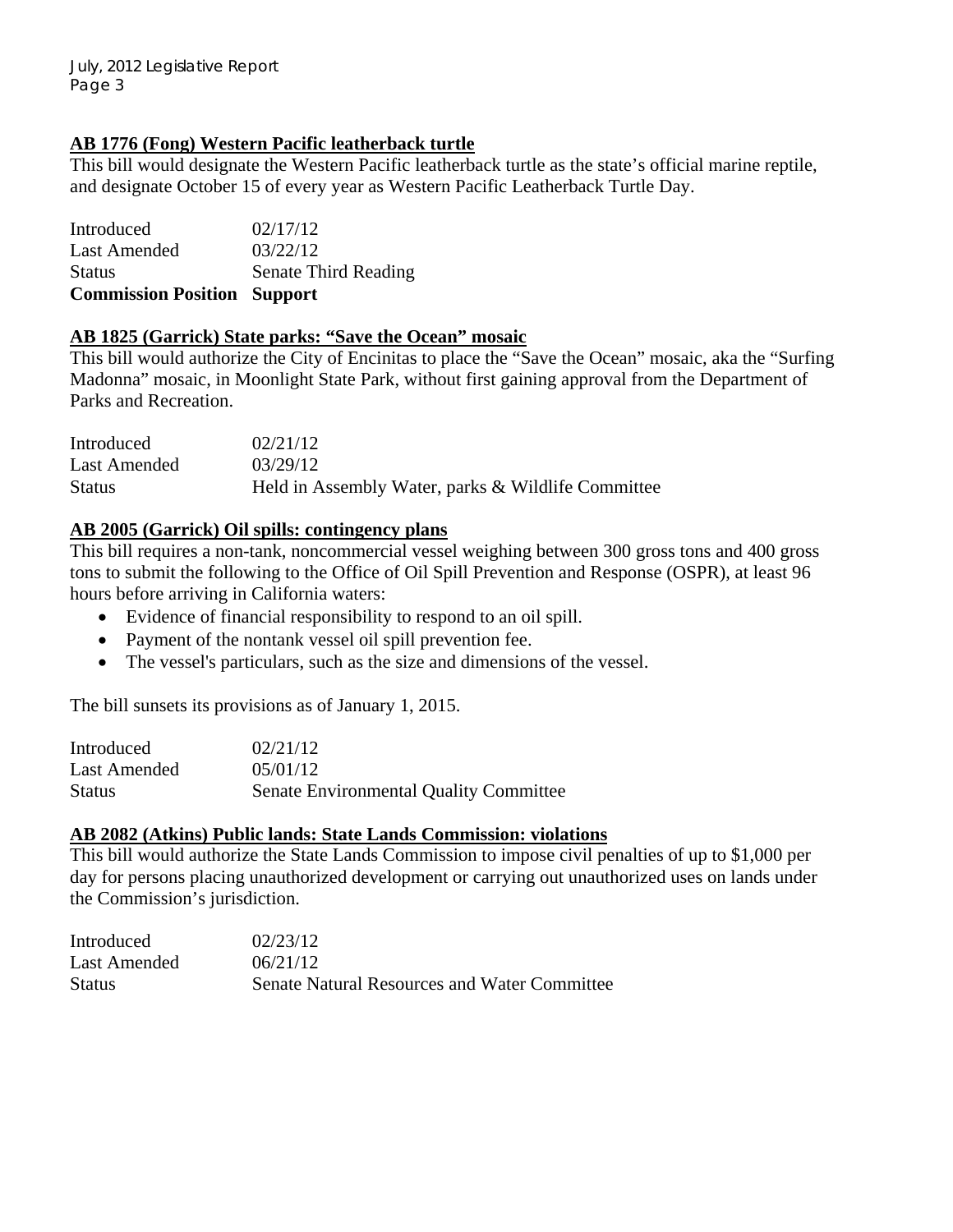#### **AB 2178 (Jones) Coastal resources: California Coastal Act of 1976: coastal development**

This bill would specify that the construction or erection of a flag pole in the coastal zone does not is not a "structure" for the purpose of the Coastal Act. It would prohibit the denial of a flag pole based on impacts to scenic or visual resources.

Introduced 02/23/12 Status Held in Assembly Natural Resources Committee **Commission Position Oppose** 

#### **AB 2211 (Jones) Coastal resources: California Coastal Act of 1976**

This bill would amend Section 30007.5 so that conflicts between Chapter 3 policies would be resolved in a manner that balances the protection of coastal resources with the economic and social benefits of a project, including regional prosperity. It would also amend Section 30001.5 to define "social and economic needs" as infrastructure and development needed to support continued population and economic growth.

| <b>Commission Position Oppose</b> |                                                     |
|-----------------------------------|-----------------------------------------------------|
| <b>Status</b>                     | <b>Held in Assembly Natural Resources Committee</b> |
| Introduced                        | 02/24/12                                            |

#### **AB 2226 (Hueso) Agency proceedings: evidence: presumption**

This bill would require all state agencies and local governments to adhere to Section 662 of the Evidence Code when determining who holds full beneficial title to property, rather than following the Administrative Procedures Act or their own specific statute and regulations.

| <b>Commission Position Oppose</b> |                                    |
|-----------------------------------|------------------------------------|
| <b>Status</b>                     | Held in Senate Judiciary Committee |
| <b>Last Amended</b>               | 03/22/12                           |
| Introduced                        | 02/23/12                           |

#### **AB 2267 (Hall) Marine resources and preservation**

This bill would revise the calculation of "cost savings" and revise the factors to be taken into account in determining "net benefit to the marine environment" for the purpose of partial oil structure removal ("rigs to reefs") as administered by the Department of Fish and Game.

| Introduced    | 02/24/12                                 |
|---------------|------------------------------------------|
| Last Amended  | 03/26/12                                 |
| <b>Status</b> | <b>Assembly Appropriations Committee</b> |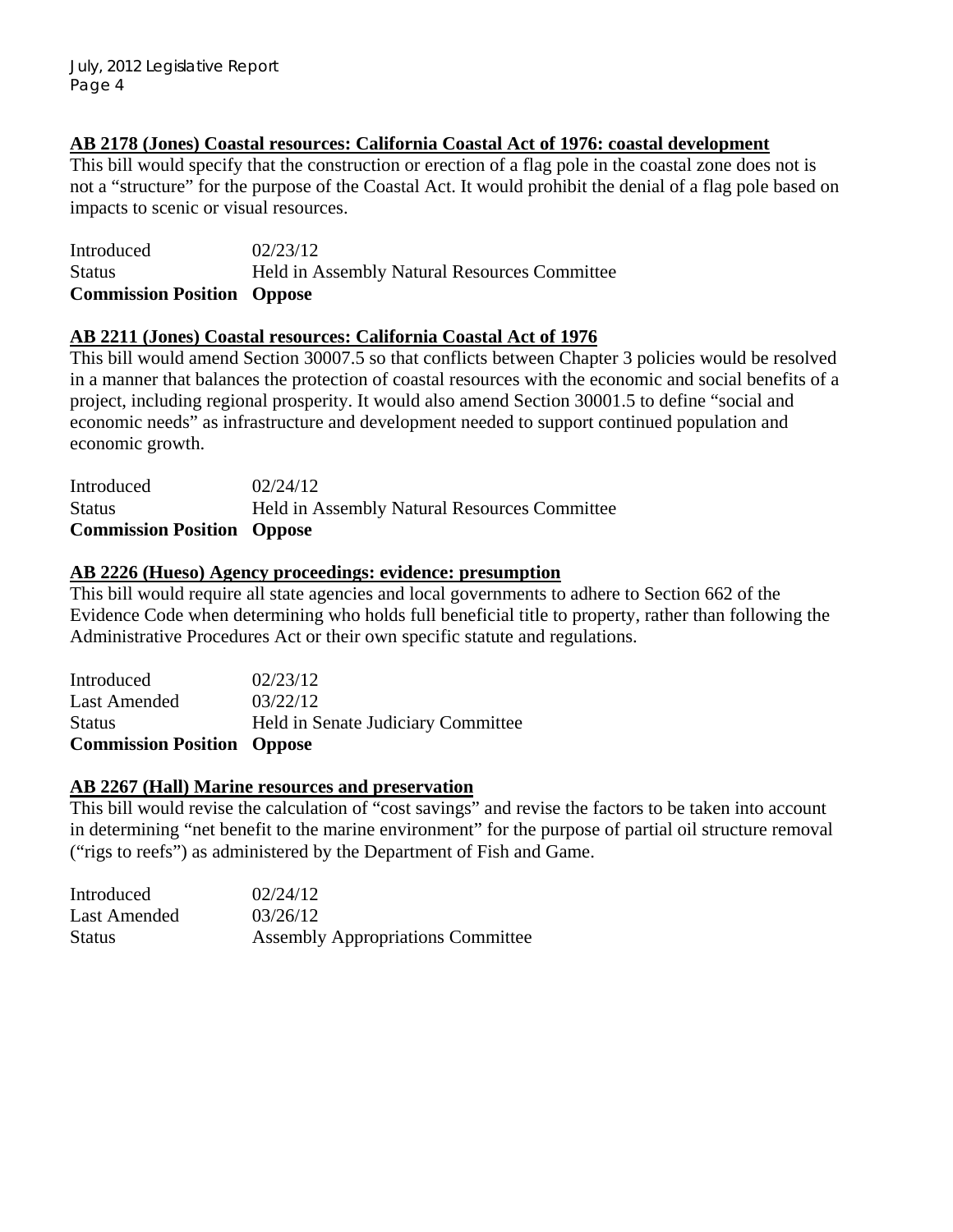#### **AB 2595 (Hall) Desalination**

This bill would require the Ocean Protection Council (OPC) to convene the Seawater Desalination Permit Streamlining Task Force to study the opportunities for streamlining the permitting process and impediments to that process, and submit a report with recommendations to the Legislature by December 31, 2013. The Commission is one of nine agencies on the task force. Amendments of 6/14 change the funding source from Prop 84 to Prop 50. This was amended out of the bill in committee, and the bill currently has no identified funding source.

| <b>Commission Position Oppose</b> |                                          |
|-----------------------------------|------------------------------------------|
| <b>Status</b>                     | <b>Assembly Appropriations Committee</b> |
| <b>Last Amended</b>               | 06/14/12                                 |
| Introduced                        | 02/24/12                                 |

## **SCR 84 (Kehoe) California Coastal Protection Week**

This Senate Concurring Resolution commemorates the  $40<sup>th</sup>$  anniversary of the passage of Proposition 20, acknowledges the ensuing accomplishments of the California Coastal Management Program, and designates the second week of September every year as California Coastal Protection Week.

| <b>Commission Position Support</b> |                                 |
|------------------------------------|---------------------------------|
| <b>Status</b>                      | <b>Assembly Rules Committee</b> |
| Last amended                       | 05/03/12                        |
| Introduced                         | 04/16/12                        |

# **SB 1 (Kehoe) 22nd Agricultural Association: Del Mar Racetrack: sale of state property**

As introduced, this bill would divide the  $22<sup>nd</sup>$  Ag District in San Diego County into two separate entities. The newly created Agricultural District 22a would be comprised of the Del Mar Racetrack and Fair Grounds. The bill would authorize the Department of General Services to sell the assets of District 22a to the City of Del Mar, at which time Agricultural District 22a would be dissolved. Amendments of 01/10/12 would delete a provision in the Food and Agriculture Code that dissolves the State Race Track Leasing Commission. The result of this amendment would be the permanent establishment of the State Race Track Leasing Commission, the body that leases the Del Mar Race Track from the  $22<sup>nd</sup>$  Ag District.

| Introduced    | 12/06/10                                 |
|---------------|------------------------------------------|
| Last Amended  | 01/04/12                                 |
| <b>Status</b> | <b>Assembly Appropriations Committee</b> |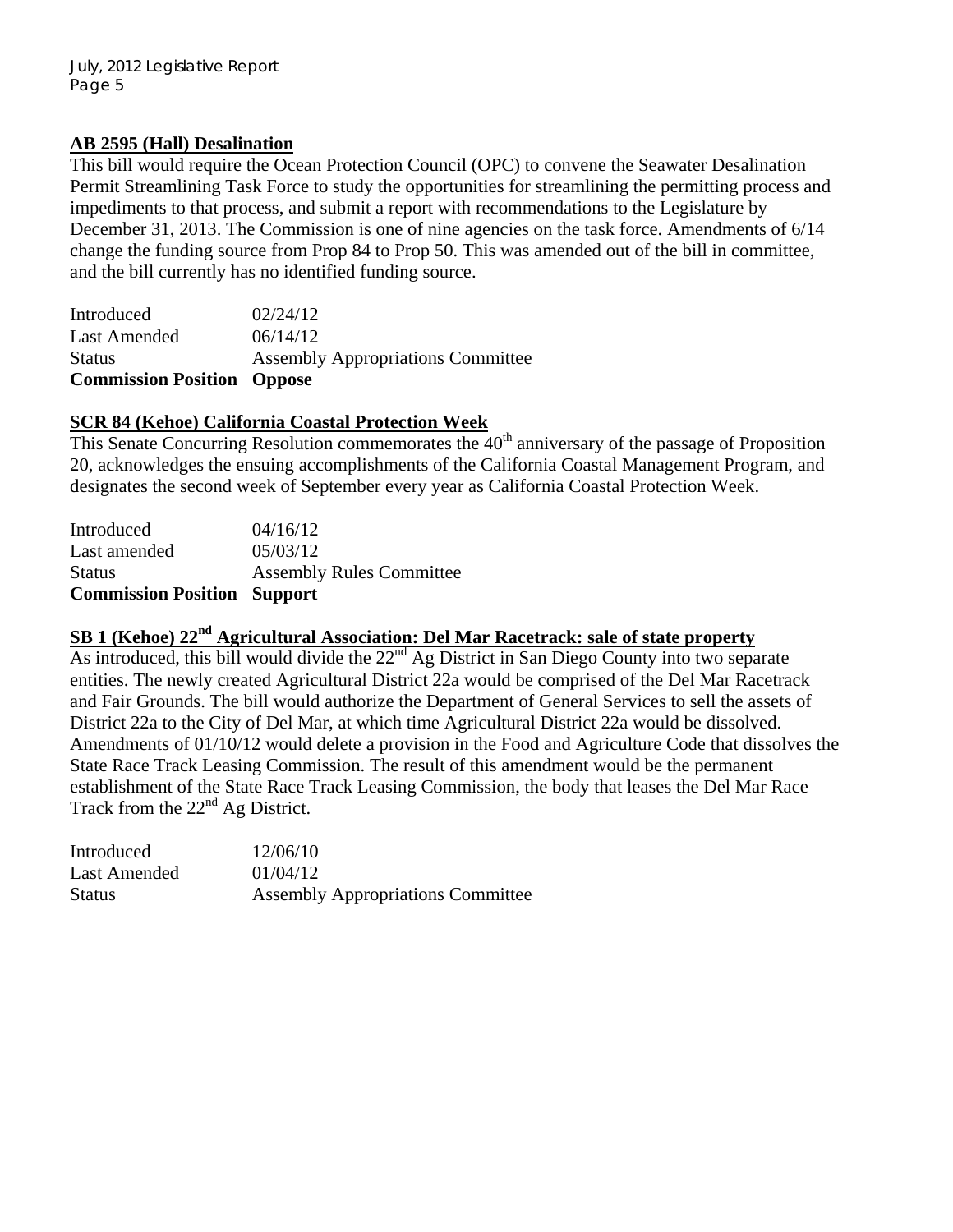## **SB 162 (Anderson) Economic development: federally recognized tribes**

As amended  $5/21/12$  and relevant to the Commission, this bill would prohibit state agencies from opposing a fee-to-trust land acquisition application that is for the purpose of housing, environmental protection or cultural preservation. It would also define a "federally recognized tribe" means a tribe that appears on the list of Indian Entities Recognized and Eligible to Receive Services from the United States Bureau of Indian Affairs, published pursuant to Section 479a-1 of Title 25 of the U.S. Code.

| <b>Commission Position Oppose</b> |                                                       |
|-----------------------------------|-------------------------------------------------------|
| <b>Status</b>                     | Assembly G. O.—Hearing cancelled at request of author |
| Last Amended                      | 0.5/21/12                                             |
| Introduced                        | 12/06/10                                              |

## **SB 568 (Lowenthal) Recycling: polystyrene food containers**

This bill would prohibit any food vendor, after January 1, 2016, from dispensing prepared food to a customer in a polystyrene foam food container. The measure would not apply to correctional facilities, school districts, or food vendors selling freshly cut meat. Amendments taken on 5/23 and 5/15 would allow a school district or local government to dispense food in a polystyrene container if the applicable governing board elects to adopt a policy or ordinance elects to implement a verifiable recycling program for polystyrene foam food containers, effective July 1, 2017.

| <b>Commission Position Support</b> |
|------------------------------------|
| <b>Assembly Inactive File</b>      |
| 07/12/11                           |
| 02/17/11                           |
|                                    |

## **SB 588 (Evans) Coastal Commission: enforcement**

This bill would authorize the Coastal Commission to collect administrative civil penalties up to \$50,000 per violation. The bill would require that any penalties collected for violation of the Coastal Account be deposited into the Coastal Act Services Fund.

| <b>Commission position Support</b> |                                  |
|------------------------------------|----------------------------------|
| Status                             | Returned to Secretary of Senate. |
| Introduced                         | 02/17/11                         |

#### **SB 973 (Vargas) Environmental quality: California environment**

This bill would authorize a lead agency conducing environmental review pursuant to CEQA to grant an exemption for a fireworks display.

| Introduced    | 01/19/12                                                           |
|---------------|--------------------------------------------------------------------|
| Last Amended  | 0.5/02/12                                                          |
| <b>Status</b> | Assembly Natural Resources Committee—Hearing cancelled at author's |
|               | request                                                            |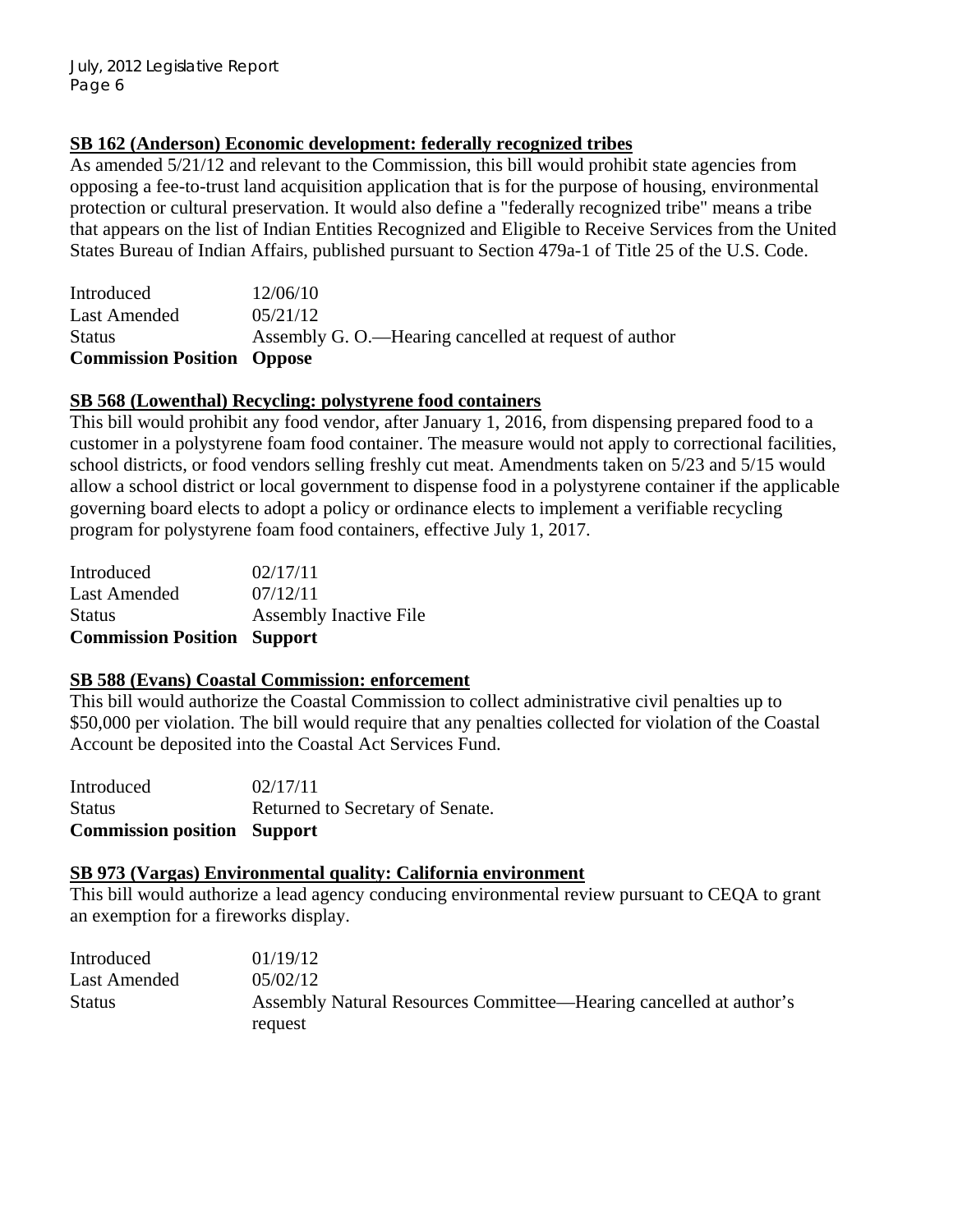### **SB 1066 (Lieu) Coastal resources: climate change**

This bill would authorize the Coastal Conservancy to fund and undertake projects related to climate change, giving priority to projects that maximize public benefits.

| Introduced                         | 02/13/12                                    |
|------------------------------------|---------------------------------------------|
| <b>Last Amended</b>                | 06/27/12                                    |
| <b>Status</b>                      | <b>Assembly Natural Resources Committee</b> |
| <b>Commission Position Support</b> |                                             |

## **SB 1283 (Alquist) San Francisco Bay Area Sea Level Rise Planning Act**

This bill would establish the San Francisco Bay Area Sea Level Rise Planning Act, which would authorize a regional sea level rise management group, as defined, or local government agency to prepare and adopt an integrated sea level rise management plan for the San Francisco Bay area, in accordance with specified requirements. The bill would require a state agency that elects to develop an integrated sea level management plan to include specified criteria in that plan, and to prioritize funding for the plan, as prescribed.

Introduced 03/23/12 Status Senate Natural Resources and Wildlife Committee, hearing cancelled at author's req.

## **SB 1447 (Walters) Artificial reefs**

This bill would amend the Fish and Game Code to change the definition of an artificial reef to eliminate references to duplicating conditions of natural reefs and stimulating kelp growth, and include a reference to recreational scuba diving.

Introduced 02/24/12 Status Senate Natural Resources Committee, hearing cancelled at author's request

## **SB 1496 (Simitian) Energy: natural gas**

This bill would require the Energy Commission to conduct an assessment of the need for liquefied natural gas (LNG) imports to meet the state's energy demand. The bill would also require an applicant for an LNG facility to consult with the Department of Defense.

Introduced 02/24/12 Last Amended 05/25/12 Status Assembly Natural Resources Committee